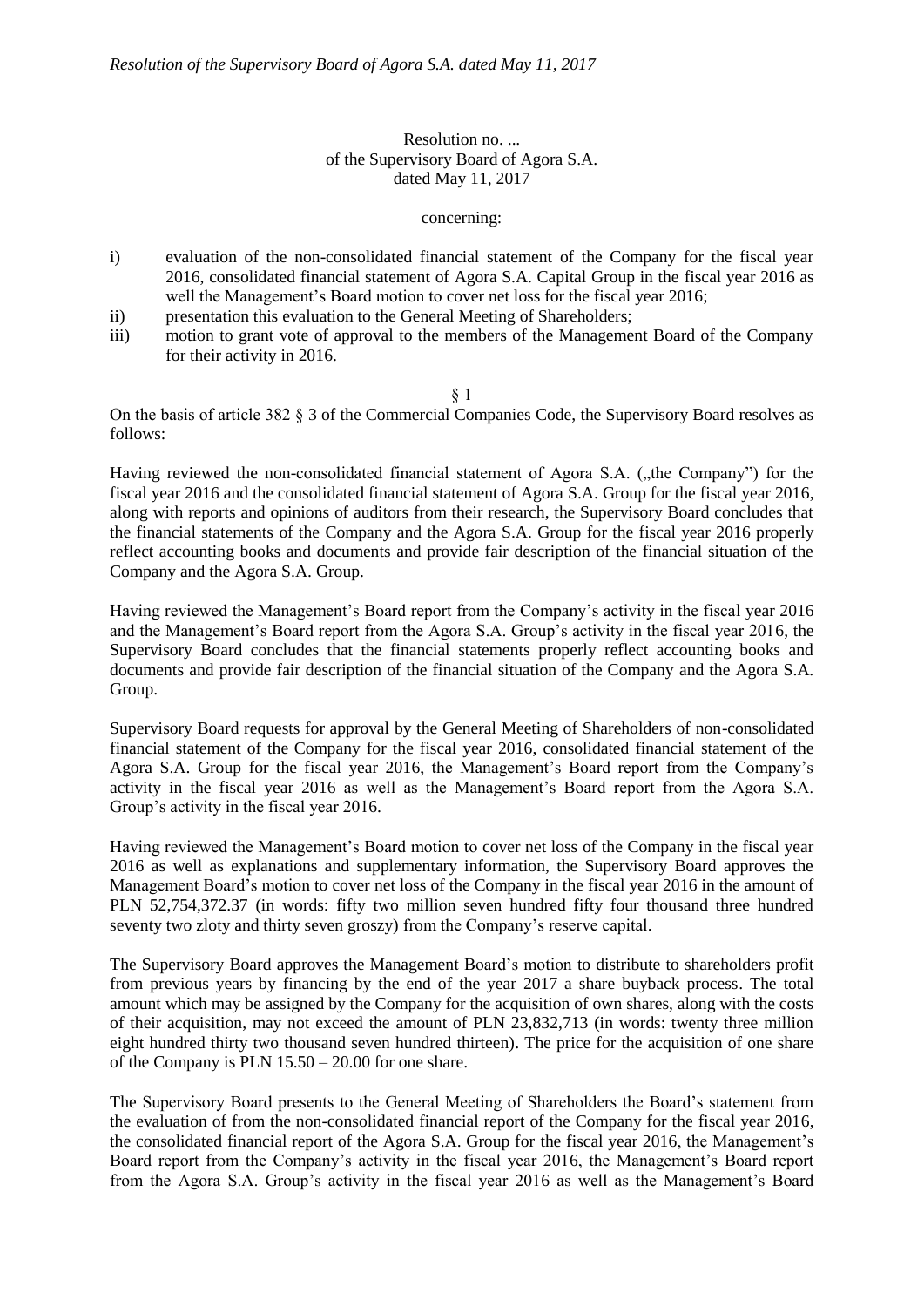motion to cover the net loss from the fiscal year 2016 in the version stated in Attachment no. 1 to this resolution.

§ 2

The Supervisory Board requests for vote of approval for the members of the Management Board for their activity in 2016 by the General Meeting of Shareholders.

§ 3

The resolution comes into force upon its adoption.